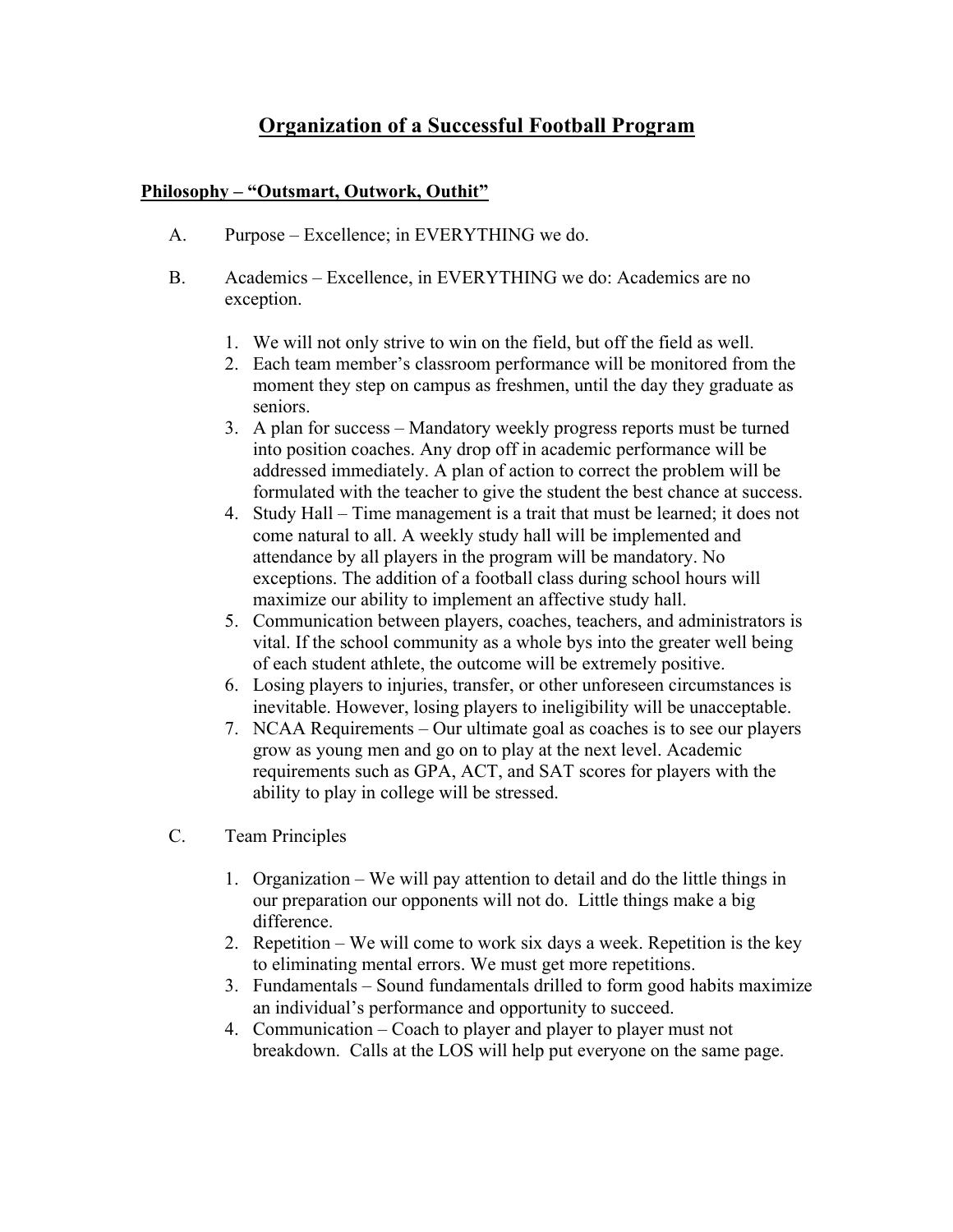- 5. Responsibility/Role There is an obligation toward each other. The team must come first. The greater the love and respect amongst the team, the greater the team.
- 6. Conditioning We WILL wear down our opponents
- 7. Toughness Football is still a sport for hard-nosed individuals. Mentally you must persevere over obstacles. Physically you must out hit the man across from you.
- 8. Discipline Doing what's right reinforces the commitment toward one another. This improves self-confidence and breeds success.
- 9. Effort Not everyone can be an All-American, but everyone can hustle 100% of the time.

Confidence – Always believe in yourself, each other, the coaching staff, and the scheme.

- D. Team Objectives:
	- 1. Turnovers The team with the fewest turnovers usually wins. We must protect the ball at all costs.
	- 2. Big Plays They will occur from great individual efforts, but generally they occur because all eleven on the field did their jobs on that play – execution.
	- 3. Kicking Game One of every six plays involves the special teams. Kicking game determines field position; good field position increases a team's chances of success.
	- 4. Foolish Penalties We must be disciplined and operate within the rules. When we violate the rules, the results can be disastrous.
	- 5. Lost Yardage Plays These are more critical than a penalty since yardage, as well as a loss of down occur. We must prevent these plays on offense as while as inflict them while on defense.
	- 6. Mental Errors We must understand our assignments. We cannot have a weak link.
	- 7. Key Situations (Goal line, Red Zone, Third Down) Third down plays determine possession, possession is fundamental to scoring and scoring determines the outcome of the contest. Execution in scoring position (GL, RZ) determines the amount of scoring (3 or 7 points).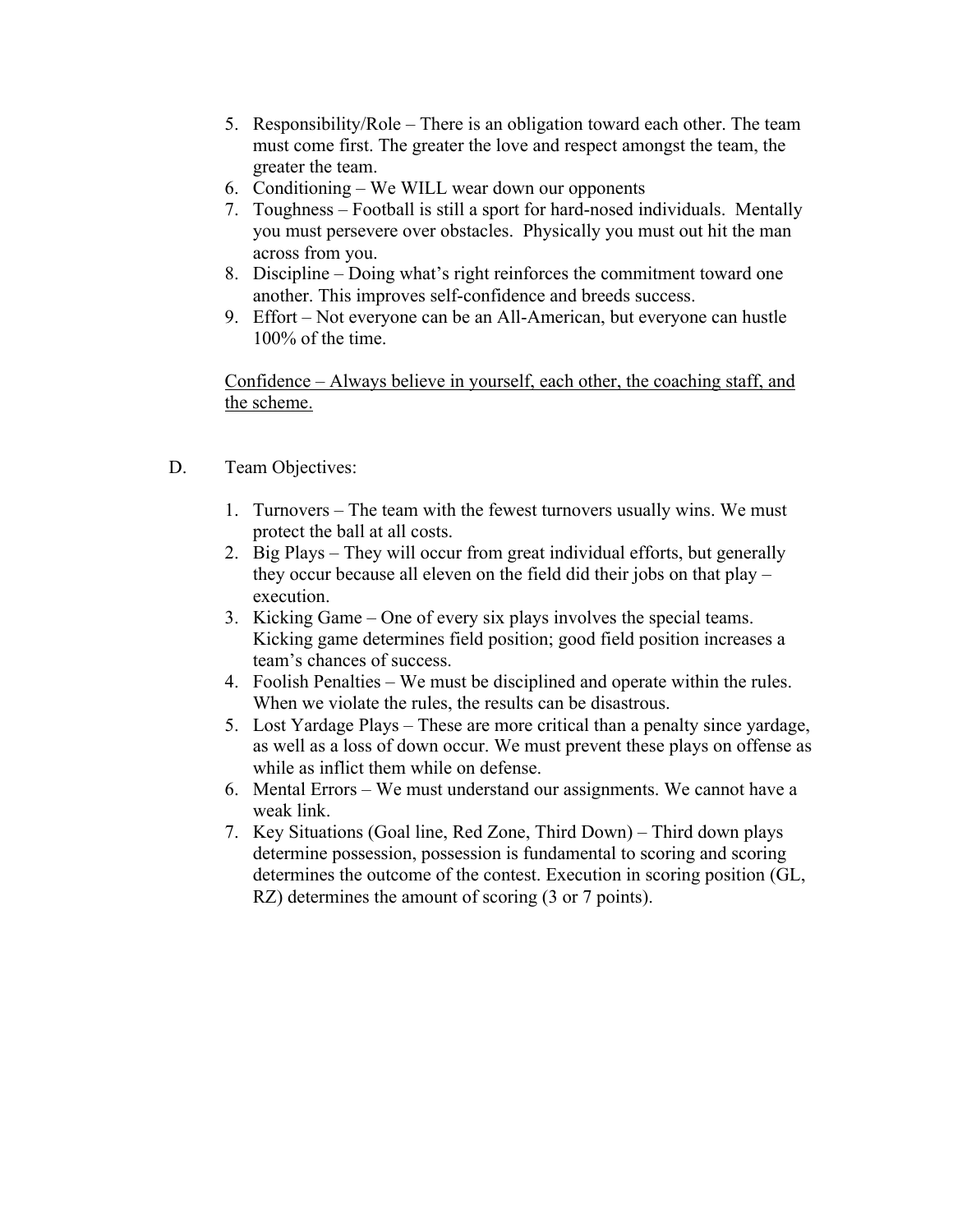## E. Unit Goals

| Offense                         | Defense                                        | Special Teams                                       |  |  |
|---------------------------------|------------------------------------------------|-----------------------------------------------------|--|--|
| 1. Win                          | 1. Win                                         | 1. Win                                              |  |  |
| 2.4.0 Net Yards/Attempt Rushing | 2. Opponent Rushing<br>(3.5 yds/carry or less) | 2. Penalty Free                                     |  |  |
| 3. Score 31 Points/Game         | 3. 2 or more Turnovers                         | 3. Ball Security $(100\%)$                          |  |  |
| 4. 1:20 Sacks/Attempt           | 4. Opponent $3^{rd}$ down %                    | 4. Big Plays                                        |  |  |
|                                 | $(33% \text{ or } \text{less})$                | $(Us = 2, Opponents = 0)$                           |  |  |
| 5.100% Red Zone Scoring         | 5.6 or more Sacks/TFL's                        | 5. Win Net Put Average                              |  |  |
| 6. 144.0 Pass Efficiency        | 6. No Big Plays                                | 6. Win KOC/KOR Net Start LOS                        |  |  |
|                                 | $(Pass = 20 yds)$<br>$(Run = 15 yds)$          |                                                     |  |  |
| 7. 100% Ball Security           | 7. No Points after Sudden<br>Change            | 7. 100% PAT and FG inside 25 yds                    |  |  |
| 8.47% Third Down Conversions    | 8. Score/Set-up Score                          | 8. PAT/FG Block -<br>100% fake defense, 100% effort |  |  |
| 9. 50% First Down Efficiency    | 9. No foolish penalties                        | 9. Big Hit                                          |  |  |
| 10. Six Big Plays               | 10. No TD's in Red Zone                        | 10.100% on Assignments                              |  |  |
| $(Pass = 18 +, Run = 12+)$      |                                                |                                                     |  |  |

## F. Position Standards

- 1. Zero Defects Theory A man does not drive to the wrong home in the evening once out of every ten attempts. 100% error elimination is possible, and anything less should never be accepted.
- 2. Charting Execution As determined by the position coach, tallies will be kept on such things as "Big Hits", "Drops", "Big Plays" and so on.
- 3. Grading performance Each player will be given a performance (execution) and an effort grade for every game and scrimmage.
- 4. Grading Effort "Hard work beats talent, when talent doesn't work hard." Players will earn their spot on the field based off their effort. This is fundamental to our success. All we need is to give all we have. Every rep, every play, every day.